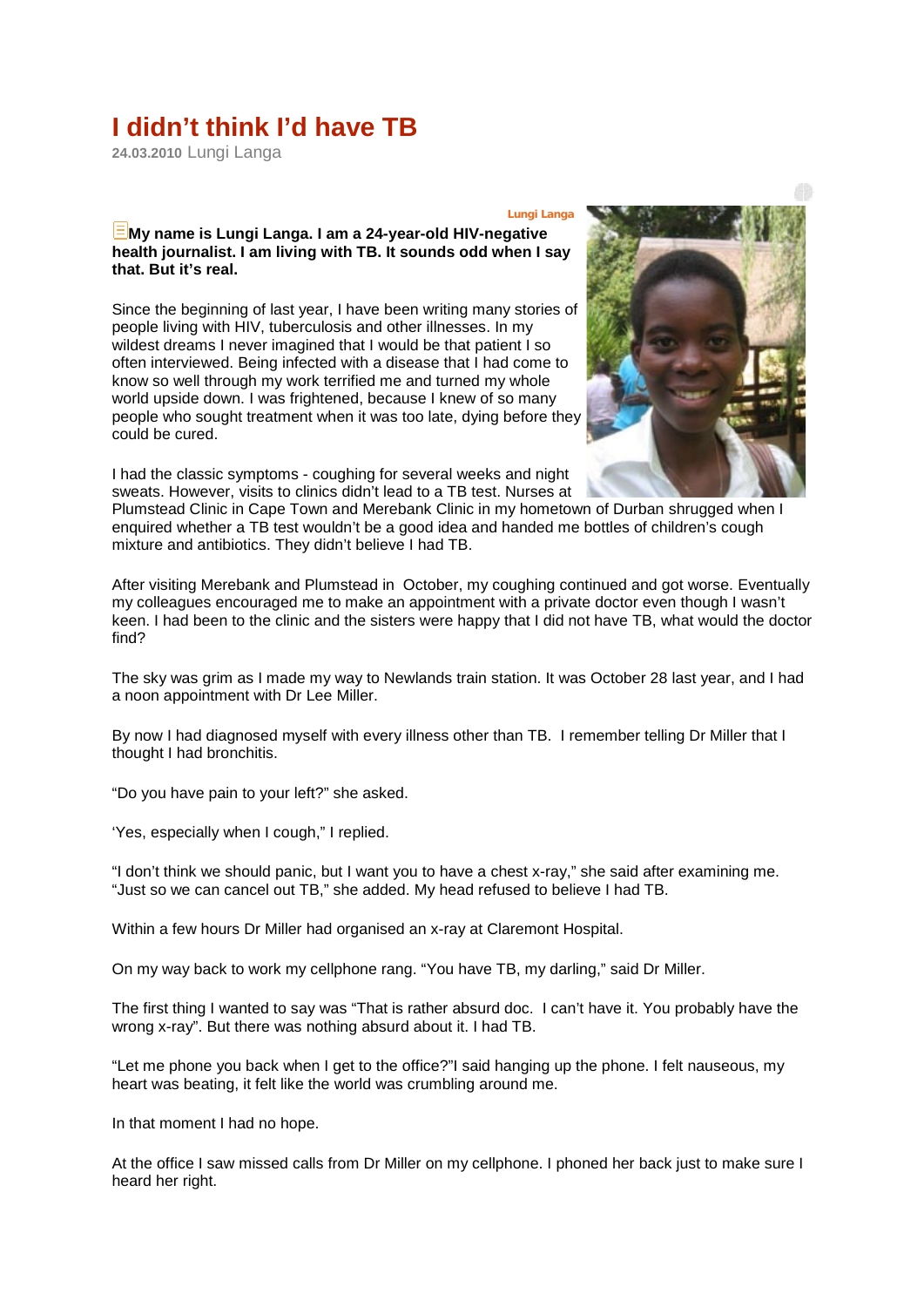"According to this x-ray both lungs, especially the right lung have been badly affected by TB. You need to start treatment straight away. Can you come and get a referral note from me?"

Dr Miller asked me to go home and stay there for at least two weeks in order to minimise the chances of infecting my colleagues.

I started phoning close friends and family I had come in contact with. I had been to Durban visiting my family a few weeks before and urged my family to have themselves tested. I pleaded with my sister to also take my daughter, Sthabile, who was two years old and living in Durban at the time, for a TB test.

I got home, still in disbelief – my head was spinning. I showered and wept uncontrollably for the first time. I could not believe that I was sick. The other thing that made it really tough was that I had exposed a lot of other people including Sthabile.

Dr Miller had ordered me to go to my local clinic as she was not allowed to treat me because TB treatment is only offered in the public health system. So I travelled to Plumstead Clinic early the next day. The nurses at the clinic made me wait before eventually telling me that they didn't attend to TB cases or referrals. They referred me to Claremont clinic.

Tired and scared I went straight to the clinic. I was desperate for someone to speak to me about my condition and make me feel better. At the clinic I was told that the nurse was out for the day and I had to return another time. This was my first realisation that the road to recovery was going to be a long one, one which would test my patience and resolve.

On Friday 30 November I went back to Claremont Clinic and arrived at 7.30am to be seen by a nurse. She glanced at the doctor's note and without seeing the chest x-ray she told me that although the doctor "claims" I might have TB she needed to confirm it with two sputum samples. She told me it would take 48 hours for the laboratory to check each sample and return the results to the clinic.

I gave her a sputum sample on the spot and returned the following Monday to give the second sample. I was told to come back three days later for the results. Five days since diagnosis and I was still not on any treatment. I was offered no counselling or information.

The clinic sister also didn't offer me an HIV test. When I requested a test, she said the HIV counsellor was not in and she didn't know when she was coming back. I returned home feeling disappointed and hopeless.

I decided on my own to quarantine myself in my room. I no longer cared what I had as long as it was a sickness that was known and could be treated.

On Wednesday I got a call from one of my colleagues to tell me that I was supposed to return to the clinic for my sputum results. She had phoned a contact she had in the city health department who contacted the clinic.

At the clinic the nurse gave me a hard time, demanding to know why I had told her superiors that I wasn't offered an HIV test (this was after my colleague made the call). She also said she needed to make sure that a person had TB first before putting them on treatment because TB treatment is complicated and people could develop resistance. She then simply said the four words that have changed my life forever: 'You do have TB.'

I didn't know whether to laugh or cry. The doctor had told me in a nice and polite manner that I had TB and here I was with a nurse who was clearly angry with me yet giving me my results at the same time.